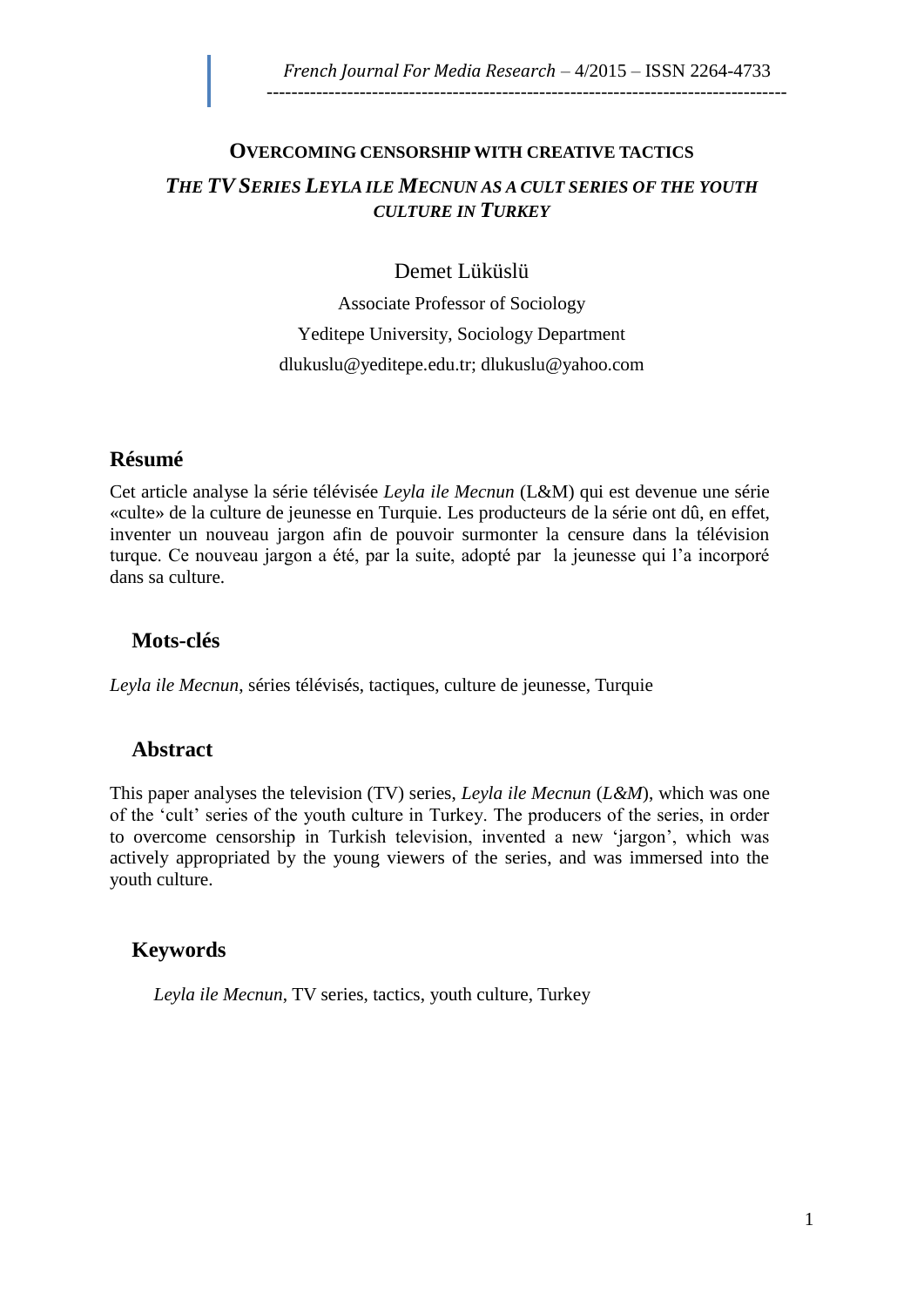#### Introduction

The TV series *Leyla ile Mecnun* (*L&M*) started its journey in February 2011 and aired for three seasons on the public channel, TRT1, and was supposed to continue for its fourth season under normal circumstances. However, the TRT officials announced, unexpectedly, in August 2013, right after the Gezi Park protests in June 2013 and right before the beginning of the new season, that they would not be renewing the series. Since *L&M* was produced for the public channel, TRT1, the producers of the series had to meet not only the regulations of the channel, but also those of the state agency responsible for monitoring, regulating, and sanctioning radio and TV broadcasts in Turkey, the Radio and Television Supreme Council (RTÜK), and thus, a certain censorship. The tactic used in order to overcome this censorship was to invent new 'jargon', the jargon of the series, in order to refer to 'banned' alcohol, cigarettes, or swearing and cursing. Even though the series never got high ratings (since the older generations seemed to have difficulty understanding this 'absurd' comedy), it became a cult series for the young generation. In fact, *L&M* was not really a phenomenon of 'classic TV', but of the internet, since young people were mostly watching it online and commenting on it using new information technologies (online dictionaries, Facebook, twitter, etc.). It is, in fact, this immersion of the series into the youth culture that turned it into one of the important components of the Gezi Park protests in June 2013, and what brought about the decision of the public channel to not continue the series.

## Invention of L&M jargon as a tactic for overcoming the censorship

*L&M*, as the name of the series, refers to the love story from ancient Arabia, Layla, and Mejnun. The script writer of the series, Burak Aksak, explains that he came up with the idea of an absurd comedy with the question: "What would it be like if a white-bearded old man (*ak sakalllı dede)* helped Mecnun in his love affair? Even though discussing the masculinity issue in the series is not the real focus of this article, it is important to underline that the series was mostly Mecnun's story and the main characters (Mecnun; Mecnun's father, Iskender; and Mecnun's friends: Yavuz, Brother Ismail, and the grocer of the neighbour Erdal) were all males. Even Leyla's character changed from one season to the other, being portrayed by different actresses and there were no main female characters.

*L&M* is a good example for discussing the production of a series under numerous constraints. Since *L&M* was produced for the public channel, TRT1, the producers of the series had to face the censorship of the channel as well as that of the RTÜK. Interestingly, the series invented some creative 'tactics' to overcome these difficulties and constraints. It is important to underline that Michel de Certeau (1988) distinguished between 'tactic' and 'strategy'. He defined tactic as the 'art of the weak', whereas strategy is the 'art of the powerful'. According to de Certeau, tactics emerge in a space controlled by the enemy:

> It [the tactic] does not, therefore, have the options of planning general strategy and viewing the adversary as a whole within a district, visible, and objectifiable space. It operates in isolated actions,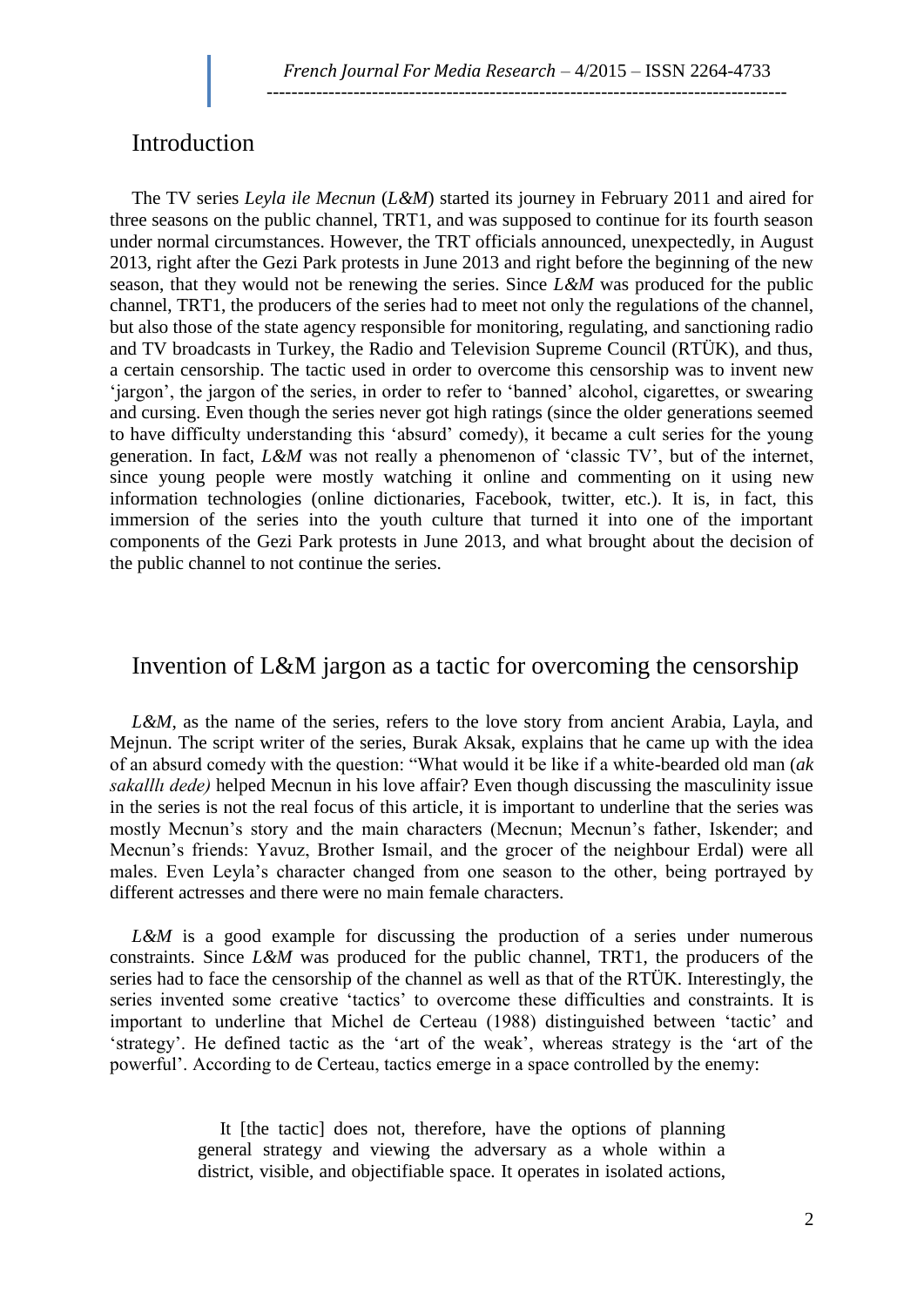blow by blow… This nowhere gives a tactic mobility, to be sure, but a mobility that must accept the chance offerings of the moment, and seize on the wing the possibilities that offer themselves at any given moment. It must vigilantly make use of the cracks that particular conjunctions open in the surveillance of the proprietary powers. It poaches in them. It creates surprises in them. It can be where it is least expected. It is a guileful ruse (de Certeau, 1988: 37).

Instead of entering into direct confrontation with these constraints, the producers of *L&M*  chose to transcend them with their creativity and inventing tactics instead of resisting openly against them. $<sup>1</sup>$ </sup>

First of all, there is censorship in Turkish television on the usage of certain products like alcohol and cigarettes. Burak Aksak, who wrote the *L&M* scenario, explained that he started to name these products differently, which brought about a redefinition of these products in order to overcome the censorship of the channel, and argued in an interview in August 2011, in a mocking way, that the censorship helps creativity (Aktuğ, 2011). For example, in *L&M* vocabulary: chewing gum represents cigarettes; grapes represent wine; to fall into grapes means to drink wine (to fall into wine); figs (*incir*) represent rakı; fruit juice (canned fruit juice wrapped with paper) represents beer (beer wrapped in paper); plums represent tequila, etc. Burak Aksak noted in an interview, that since in real life people smoke and drink alcohol, a world without those is a surreal world. In fact, the 'absurdity' or the 'surreality' of the series was, in a way, imposed or reinforced by the censorship of the channel.

The following extract from the series between Mecnun and his friend Yavuz, two main characters in the series, demonstrates the utilization of the tactic and shows how chewing gum signifies cigarettes:

Yavuz: Mecnun?

Mecnun: My brother, why are you coming so silently without notification? You see I am hiding here.

Yavuz: What happened? Are you in trouble?

Mecnun: I am in big trouble. I am depressed. I am feeling so low. I am in big trouble.

Yavuz: Take one.

Mecnun: Hımm?

 $\overline{a}$ 

Yavuz: Take a chewing gum.

Mecnun: Wallah? My brother, thank you. What's up? Did you start to chew gum?

Yavuz: No, not really, only when I am feeling blue.

Mecnun: But you are carrying a package?

Yavuz: No, no! I throw it up when its sugar is gone.

Mecnun: My goodness. That is not a good thing either. It damages the tongue.

Yavuz: But no, for God's sake, those are all myths.

<sup>1</sup> It is important to underline that the new Iranian cinema had used various tactics for transcending censorship, and in that manner, it is interesting to study those tactics in a comparative manner. For an in-depth study of the Iranian cinema, see among others, Tapper (2002).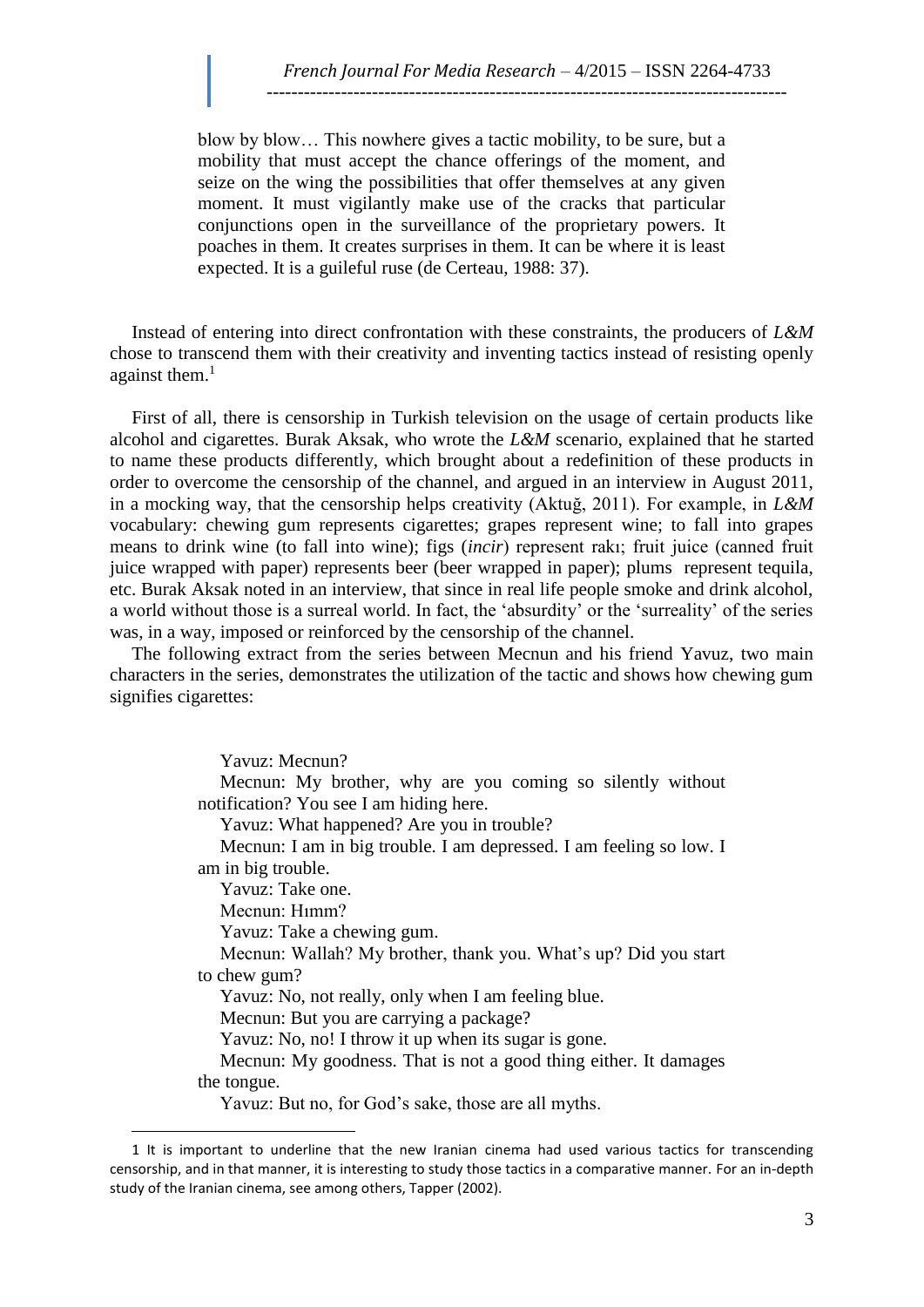*L&M* as a TV series is an example of both humour of logic (with its absurdity) and also linguistic humour (with the play of words) according to Arthur Asa Berger's (1993) classification.<sup>2</sup> Since there is a censorship in Turkish television on the usage of slang/slang expressions on TV, the TV series chose to create new ways of swearing from the mouths of the characters to transcend this censorship. There was a jargon of new ways of swearing and cursing and once again, the motivation for their invention was to overcome the censorship of the channel. For example, shower curtain, bathroom slippers, plastic bags, and hole in a sock were all used as swearing. *Duş perdesi* (shower curtain) was used as a swear word and in the series, it was defined as 'disgusting, since it sticks on your back while having a shower; you try to get rid of it and then it becomes even more tangled'. *Tuvalet terliği* (bathroom slippers) were defined as 'yellow plastic low quality slippers, as ugly and dirty bathroom slippers'. *Poşet (plastic bags)* was also used as a swear word, as a 'black, low-quality plastic bag, which is smelly and cancer producing'. Similarly, *delik çorap (hole in a sock)* 'the hole in your sock that you see after taking off your shoes (especially if you are in someone else's house)' was used as swear word.

There were also curse words invented in the series, once again, to overcome the censorship, such as:

*Pazartesi akşamı televizyonun karşısında kurul da, sevdiğin dizi gün değiştirmiş olsun:* Be settled in front of the TV set and learn that the airdate of the series you like watching had been changed.

*Çanak antenin ters dönsün* (Your satellite is not facing the right direction).

*Tuttuğun takım küme düşsün* (The team you support is relegated).

At the end of both swear words and cursing, it was underlined that this was a curse/swear word, by the character saying "this is too heavy!". The following extract from the series between Mecnun and Brother Ismail, two important characters in the series, demonstrates how in the series, Sarkozy (with reference to Nicholas Sarkozy, the President of France at the period) signifies swear words:

> Mecnun: Brother İsmail! Brother Ismail: Hooop!

 $\overline{a}$ 

Mecnun: Brother I accept all you say, you are right. Here I am. Swear at me! I deserved it. I deserved it right!

Brother Ismail: How can I swear at you Mecnun? You are my brother. How can I do that?

Mecnun: No, I don't accept that I am sorry. I deserved a very heavy swearing and I will take it and leave. Let me get it. See, I am obediently listening to you.

<sup>2</sup> Arthur Asa Berger (1993) did a content analysis research on a wide range of materials (joke books, folklore books, comic books, books on humor, humorous plays, short stories, and comic novels, etc.) and examined the techniques that humourists used in creating humor. He found a total of 45 techniques and grouped them into four categories: humor of logic, humor of identity, linguistic humor, and visual or action humor.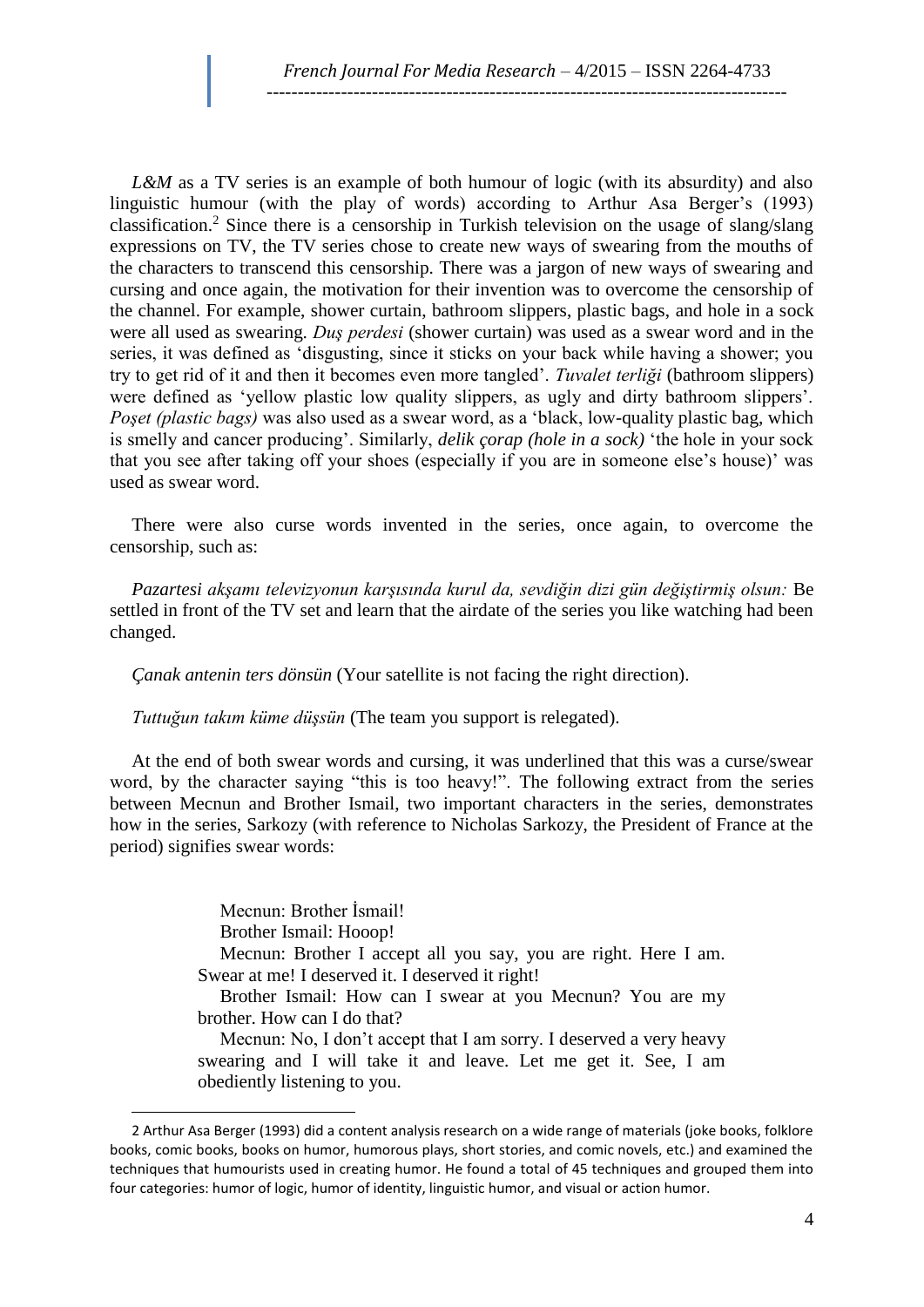Brother Ismail: Here it comes then. Mecnun: I am waiting. Brother Ismail: Are you ready? Mecnun: Yes, my brother, send it! Brother Ismail: Sarkozy! Mecnun: What? Brother Ismail: Sarkozy!

Mecnun: Sar kozy! But no! How do you swear my brother! How does one human being swear to another like that? That is too bad of you! How do you swear like that my brother!

Brother Ismail: But you deserved it.

Mecnun: Yes I deserved it, but this one was very heavy.

As a result of the tactics used in the series, *L&M* was like a naive tale with no images of alcohol or cigarettes, or swearing, violence, and harsh scenes. It is also possible to argue that even though it is an 'absurd comedy', with this naivety, there is a reference to the family melodramas of Turkish Yeşilçam<sup>3</sup> cinema (for a critical discussion on the family issue and the role of women in Turkish cinema see Dönmez-Colin, 2010). *L&M* is in the same genre as Yeşilçam movies and other important TV series from the history of TV series in Turkey, since it was a TV series about a neighbourhood, '*mahalle*' in Turkish (Tanrıöver, 2002). *Mahalle* had always been the place for successful Turkish TV series like *Perihan Abla*, *Süper Baba*, *Bizimkiler*, etc. In *L&M*, the neighbourhood was Kireçburnu, in İstanbul. In short, the series, having some continuity with the history of TV series in Turkey, succeeded to create a new jargon, the jargon of the series, in order to overcome the rules of the channel, and, in fact, it was this jargon that became popular in the youth culture.

#### The immersion of the series into the youth culture

 $\overline{a}$ 

This paper argues that there is also a link between the tactics used by the producers of the TV series and the characteristics of the youth of the post-1980 generation. It is argued that they both use the tactic of "necessary conformism" (Lüküslü, 2009; Lüküslü, 2013). It is important to note that the author of the scenario, Burak Aksak, was born in the second half of the 1980s, and as a person in his twenties, belongs to the post-1980 generation. Developed in my empirical research, I tried to transcend the engaged/disengaged dichotomy dominant in the analysis of young people and adopt the concept of necessary conformism. A new understanding of young people's attitudes and experiences could eventually change not only our perceptions of the young generation but also how we define politics. As James C. Scott (1990, 20) suggests, understanding political life solely through the "command performances of consent or open rebellion" is far too narrow a view. Although Scott (1985, 1990) developed his theory primarily to analyse the experiences of the colonized, slaves, serfs, and subjugated races, it is possible to extend his concepts of the "weapons of the weak", "hidden transcripts," and "infrapolitics" to everyday life in contemporary societies and also to those groups who

<sup>3</sup> Yeşilçam cinema refers to the old Turkish film industry, taking its name from Yeşilçam Street in Beyoğlu, İstanbul, similar to Hollywood in the United States. For a critical history of cinema in Turkey, see Arslan, 2011.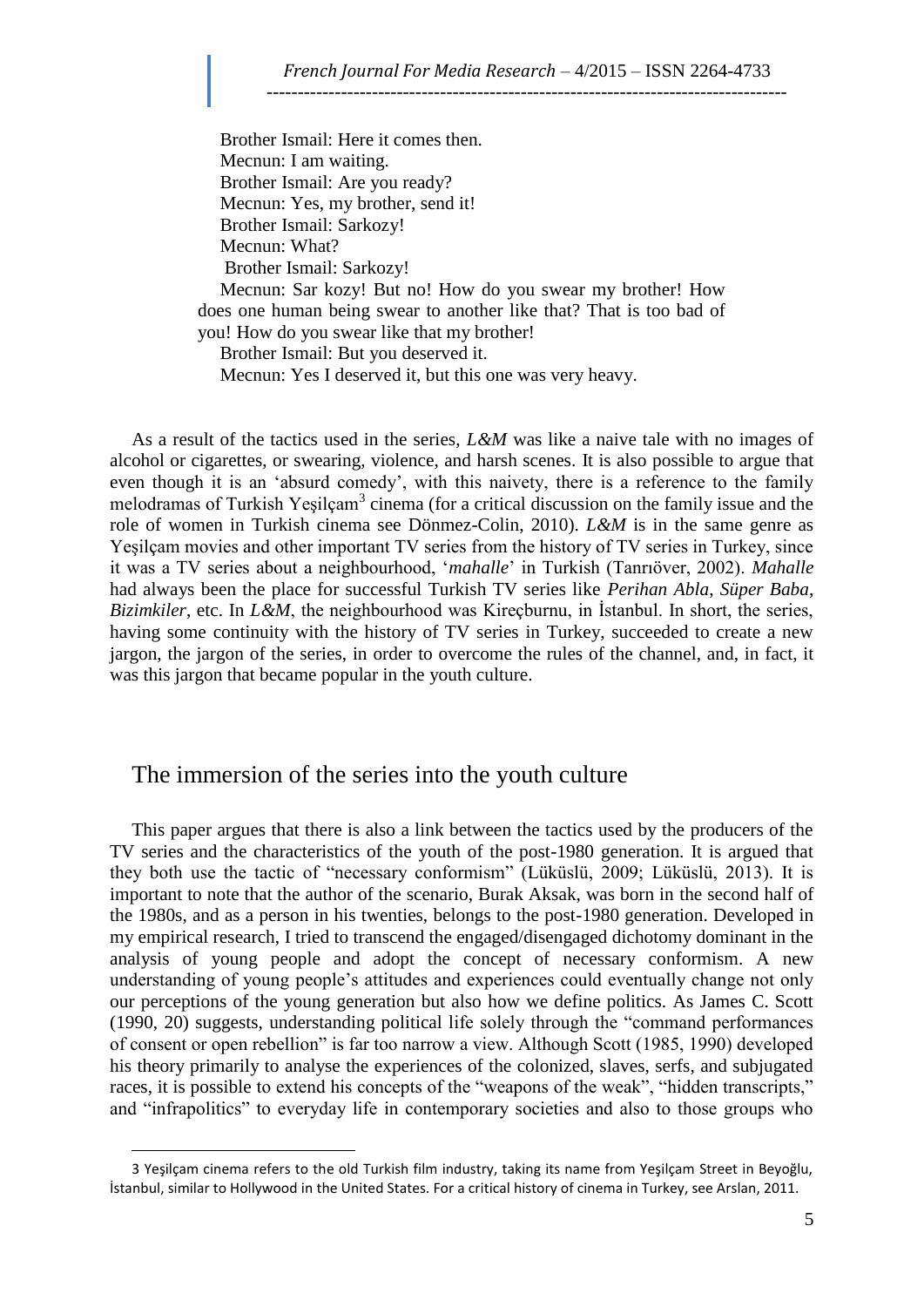occupy lower levels of the hierarchy of power. Also valuable is Asef Bayat's (2009) application of Scott's ideas in his empirical studies of the Middle East , which focus on "ordinary people," including globalized youth, who resort to "non-movements" rather than mass protests or full-scale revolutions but offer a political response through daily practice and action. Necessary conformist behaviour means acting in conformity with society's rules without really believing in them, paradoxically "killing" the rules while reviving them as "zombie categories" (Beck, 2008: 202-213), by inventing tactics rather than directly rebelling. It is important to note that "necessary conformism" is not synonymous with apathy, but rather hides a real and strong discontent, and can mask a profound agony. "According to the logic of necessary conformism, young people are only conformist when they believe to be necessary, but they try to escape being so whenever possible" (Lüküslü, 2014:79). A very good example of this necessary conformist behaviour is observed concerning Internet usage. It should be noted that access to the video-sharing website YouTube was blocked around 20 times between 2007 and 2010 (Freedom House, *Freedom on the Net 2011*, p. 330). However, users evaded this block by again inventing tactics that took advantage of the cracks in the system. They accessed the website by modifying their connection parameters to use alternative servers. In fact, according to the web information company Alexa, during the two-and-a-halfyear block, YouTube remained the eighth most accessed site in Turkey (Freedom on the Net, p.333).

In television studies, there has been a debate around the passive or active audience. The underlying question concerns how active the audience is with the television text, which is answered in two opposite ways. On the one hand, there is scholarship defining the audience as a passive one, whereas the opposing scholarship defines the audience as active, discussing and analysing the text (see for further discussion, Abercrombie, 1996, 199-201). However, as argued by Nicholas Abercrombie:

> To a very great extent the debate over the active audience is rather artificial. No one will argue for the absolute autonomy of the audience from the text and no one will argue for the absolute power of the text over the audience. Rather the debate is properly about the balance of text, audience and social context, and that is entirely a matter of empirical investigation. Within this debate the essential question concerns the mechanisms by which members of the audience turn a television programme into something recognisable by them" (Abercrombie, 1996, 204).

New information technologies help us see how viewers 'turn a TV programme into something recognisable by them; since people share their ideas and choose to comment on TV programmes on social media. *L&M* was one of the TV series that was popular on social media and not so popular according to the ratings. Ali Eyüboğlu (2012), a TV commentator for the *Milliyet* newspaper, confessed after the ending of the first season, that he never made it through watching an entire episode, since he did not laugh at absurd comedies. However, he underlined that the series did not have high ratings, but it became TT after each episode on Twitter, and whenever an online survey was conducted on TV series, *L&M* always had good cores, whereas in the ratings, the series was always situated in the middle or towards the end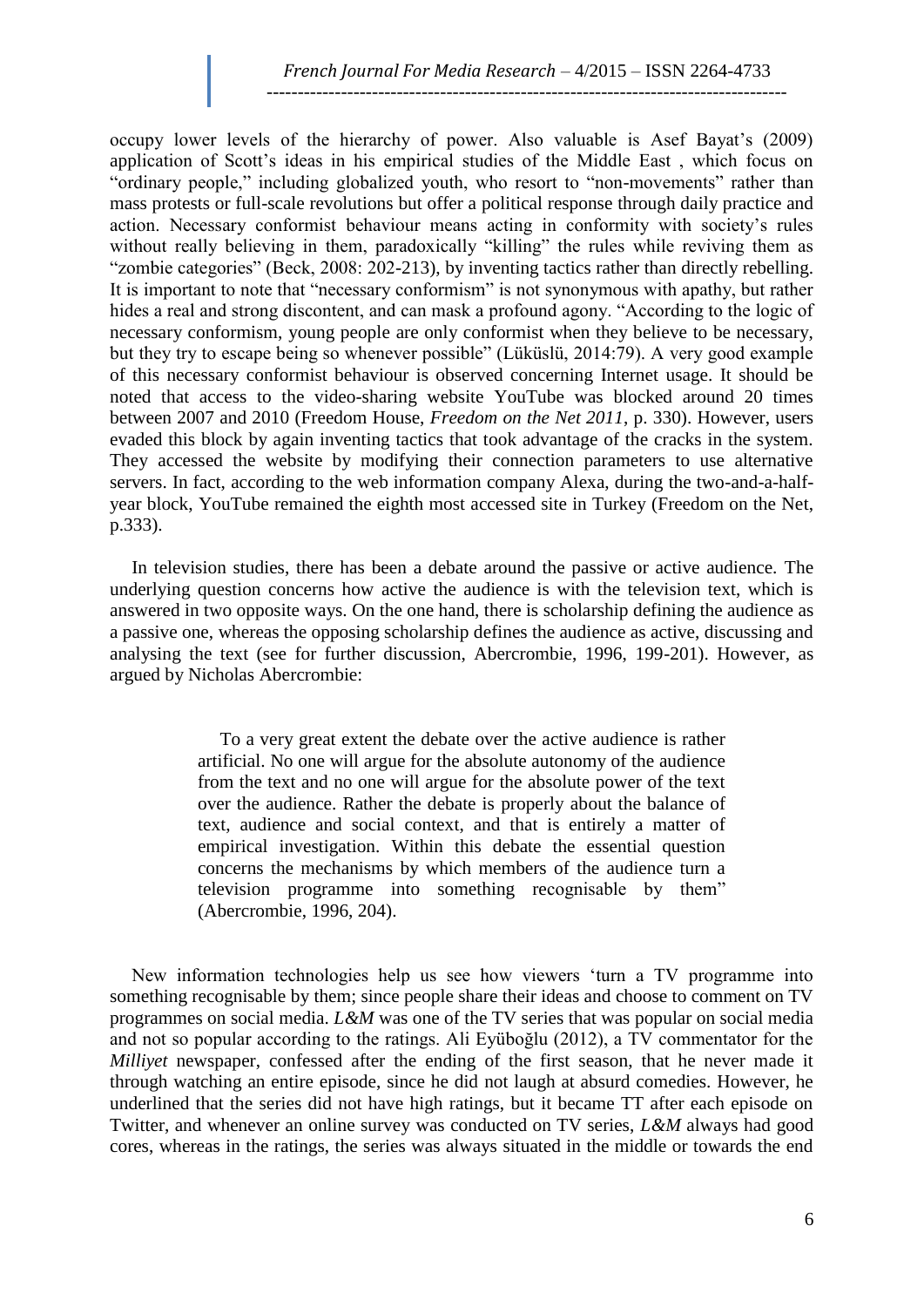of the rating list. For example, the final episode of the first season had a rating of 0.92 and was 78th in the overall and 48th in the AB group with a rating of 1.38.

My previous research (Lüküslü, 2014) showed that popular culture has an important place on websites and on comments on social media by young people. Intertextuality and the active usage of humour are equally important. Moreover, TV series like *L&M* feed the youth culture. Hence, the series' jargon is actively used and there are references to the series. It is also important to note that there were also 'offline' meetings regarding the series and the text, with the producers, crew, and viewers at the beginning of each season; they all met in Kireçburnu and watched the first episode of the series together. It is possible to say that the series was immersed into the youth culture, and, in fact, it was this immersion that made it one of the components of the Gezi Park events in late May and June of 2013.

For a series like *L&M*, which used as a set a neighbourhood in Bosphorus, Kireçburnu, and made references to the solidarity and friendships in the neighbourhood, it is no surprise to see that the series was in solidarity with the protection of the Gezi Park against a project aiming to transform the park into a shopping mall (see among others, Göle, 2013; Tuğal, 2013; Özkırımlı, 2014). The actors in *L&M* had contributed to a video against the project, a video that was seen as 'responsible' for the suspension of the series by the public channel. In this video, the characters of the series talked as characters in the series and showed the absurdity of the project in a sarcastic manner:

> Iskender: They are very well demolishing Gezi Park. (All together): Oh that is great! Iskender: They are also cutting down the trees. (All together): Hah! Mecnun: I think they should build instead a go-kart arena. Iskender: A go-kart arena? Erdal: They should also build a shooting range.  $[...]$

Iskender: I say, what about building a Disneyland in the historical peninsula of İstanbul? Would it not be great? A Disneyland in the complete peninsula?

Mecnun: Great.

Iskender: By the view of the Bosphorus…

Mecnun: We don't have such a place.

Iskender: Where can I take my child? Will I take my child to the park with trees and so on? Should I take my child to such ridiculous, unhygienic places?

(All together): Children don't like parks.

Iskender: Children don't like parks, they want shopping malls.

[…]

Mecnun: I have an idea. It is best to pour concrete into the Bosphorus.

Iskender: Pouring concrete into the Bosphorus.

Mecnun: Yes, it is not that difficult.

Iskender: So that you can traverse Bosphorus on foot.

Mecnun: You would solve the traffic issue, my brother.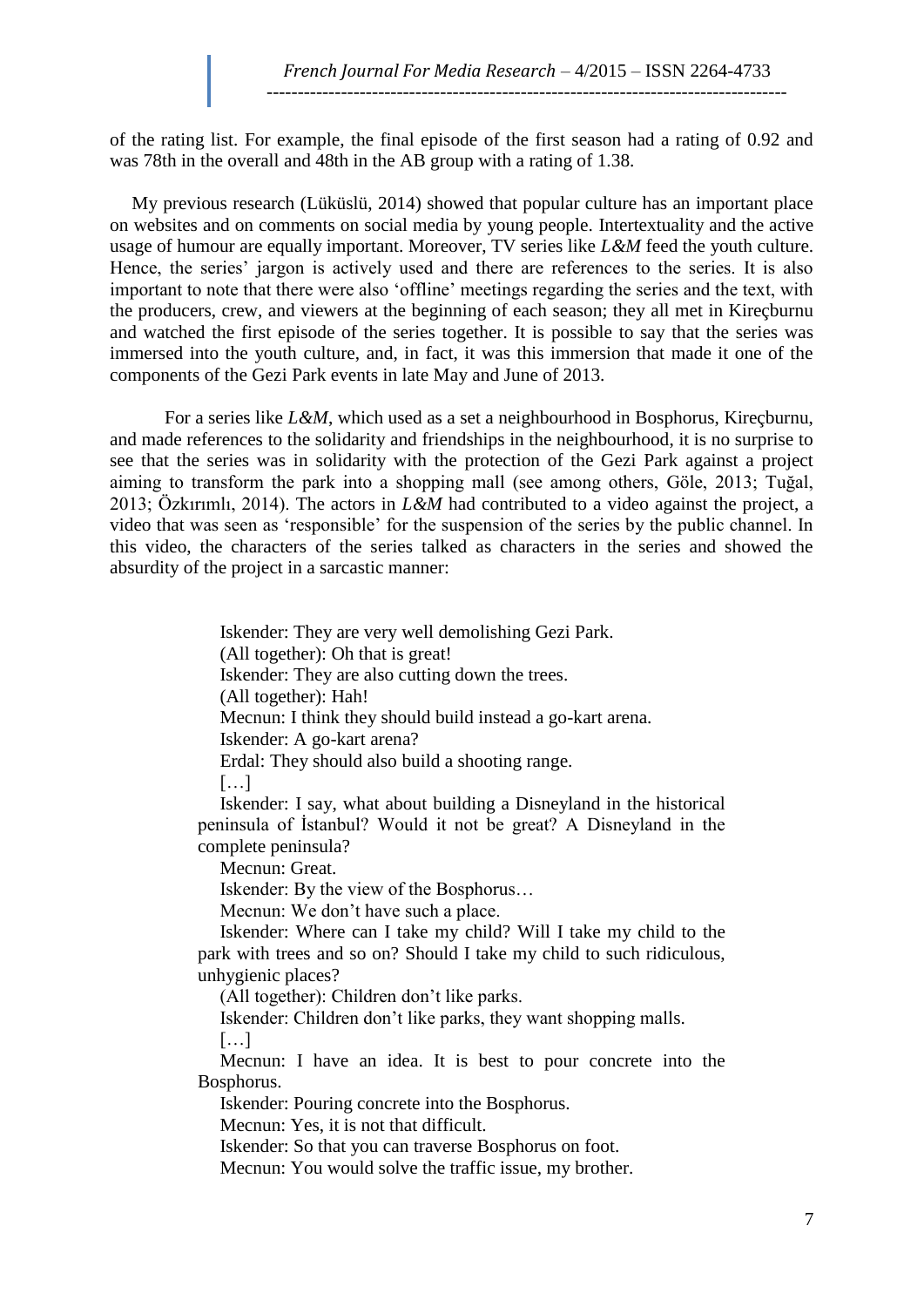There was also a photo that circulated many times on social media, in which we see the actors and the general director of the series, Onur Ünlü, with gas masks in Taksim during the Gezi Park protests. It seems that it was this presence of the series' actors and crew that offended the public channel authorities. However, it is also possible to talk about the presence of the jargon produced by the series, as well as the presence of the characters during the Gezi Park protests. There is a slogan that was seen during the Gezi Park protests, that was also seen on social media: "*Islak banyo terliğine çorapla basasın RTE* - That you put on wet bathroom slippers with your socks RTE [acronym for Recep Tayyip Erdoğan, the Prime Minister of Turkey during Gezi Park protests]". Similarly, during the Gezi Park protests, there were also posters of one of the *L&M* characters, the grocer, Erdal, saying "*Esnafa zarar verme! -* Do not give harm to the tradesman!" [during the protests].

Even though the series was very popular in the youth culture, it was impossible for the series to find another channel. According to the director, Onur Ünlü, the channels were hesitant about continuing a series that had already lasted for three seasons, and were more open to a brand new one by the same team.<sup>4</sup> That is how the same team, with few exceptions, started a new project called, *Ben de Özledim* (I also missed). The new series was focused on the actors' and production team's lives after the ending of *L&M*. It was also then that the spectators learned about *L&M*'s final episode. Burak Aksak, the script writer, announced in the series, that in the final episode of *L&M*, if the series had ever continued, the spectators would have learned that everything was, in fact, in Mecnun's imagination. Mecnun had an accident and was paralyzed, and the characters were all his imagination. Once again, the producers of the series chose to transcend the constraints by not rejecting the rules, but by playing within the system: *L&M* has its final episode in another series.

It is also important to note that the general director of *L&M*, Onur Ünlü, after losing his job, chose to make a new movie, *İtirazım Var* [the name of the movie was translated into English as *Let's Sin*, but a mot-a-mot translation would be *I have an objection*]. Ünlü, in a talk during a special screening of the movie on 29 April 2014 in İstanbul, said that if the series had not ended suddenly, he would have waited for some years to make the movie. *İtirazım Var* was a movie about an « *imam* » who took on the role of a detective after the killing of a man in his mosque*.* The *imam*, who was played by Serkan Keskin, who portrayed the character İsmail Ağbi in *L&M*, was a critical imam and it was through him that the new Islamic bourgeoisie was being criticised. The reporters asked Onur Ünlü whether the source of inspiration of the movie was the imam who opened the doors of his mosque in Dolmabahçe during the Gezi Park protests to the victims of the police brutality. Onur Ünlü answered that the idea of the movie had a long history dating back to before the Gezi Park protests; however, he was sure that "The imam in the movie too would open the doors of his mosque to these young people" (Topyıldız, 2014).

### Conclusion

 $\overline{a}$ 

<sup>4</sup> Here I am referring to the talk of the director during the special screening of the film on 29 April 2014 at Capitol Cinema in İstanbul.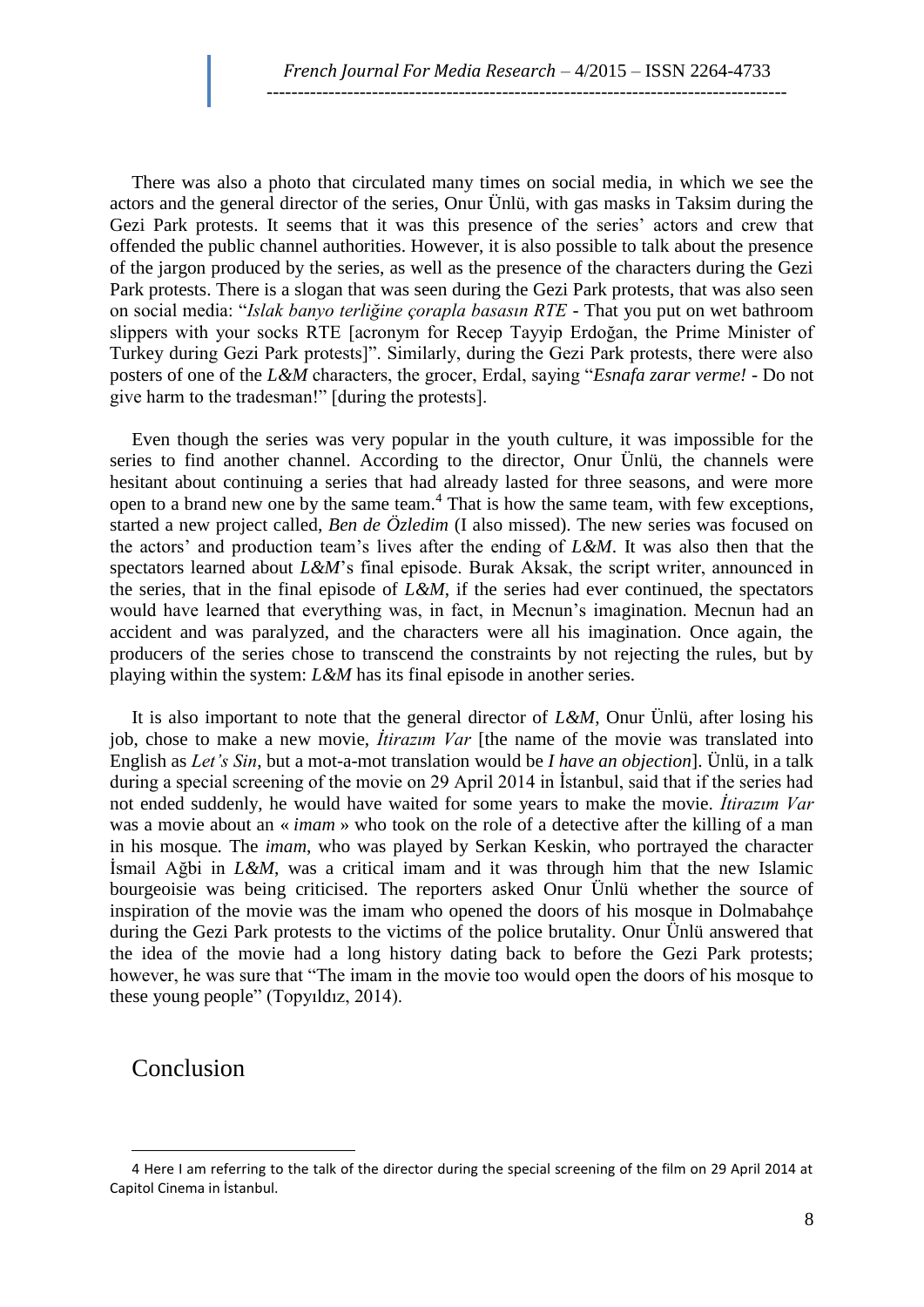As a sociologist of youth interested in understanding young people and youth culture, I find it interesting to observe tactics used for overcoming the censorship and immersion of the TV series *L&M* into the youth culture in Turkey. I believe that the series is a good metaphor for describing the young people in Turkey. For some, *L&M* is an absurd comedy that is difficult to grasp and does not have much meaning, and does not seem at first sight to have a political message. Whereas for some, it is a cult series that succeeded in creating new jargon and creative characters with a meaningful story, with the active participation of the production crew and the audience. The same can also be stated for the young generation in Turkey. For some, it is difficult to understand them and they do not seem to have a political standing, whereas if you look 'closer' or from a 'different' angle, it is possible to see the new political discourse as well as the meaning behind it. The Turkish television series *L&M* in that sense serves as a very good case study demonstrating the "political potential" of popular culture as argued by John Fiske (1989, 159-194) as well as the need for research reconciling television and youth studies.

#### references

Abercrombie, N. (1996), *Television and Society*. Cambridge: Polity Press.

Aktuğ, E. (2011), "Çok saçmalıyoruz ama hayatımız öyle". *Radikal* , 02 August 2011, [http://www.radikal.com.tr/kultur/cok\\_sacmaliyoruz\\_ama\\_hayatimiz\\_oyle-1058469](http://www.radikal.com.tr/kultur/cok_sacmaliyoruz_ama_hayatimiz_oyle-1058469)

Arslan, S. (2011), *Cinema in Turkey: A New Critical History*. Oxford: Oxford University Press.

Bayat, A. (2009), *Life as Politics: How Ordinary People Change the Middle East*. Stanford: Stanford University Press.

Beck, U. (2008), Zombie categories: Interview with Ulrich Beck. In U. Beck & E. Beck-Gernsheim, *Individualization* (202–213). London: Sage Publications.

Berger, A. A. (1993), *An Anatomy of Humor*. New Brunswick: Transaction Publishers.

De Certeau, M. (1988), *The Practice of Everyday Life*. Steven Rendall (Trans.). Berkeley, CA, London: University of California Press.

Dönmez-Colin, G. (2010), "Women in Turkish Cinema: Their Presence and Absence as Images and as Image-Makers". *Third Text*, 24:1, pp. 91–105.

Eyüboğlu, Ali. (2012), "Leyla ile Mecnun ve Absürt bir Durum!", *Milliyet Cadde*, 28 June, [http://cadde.milliyet.com.tr/2012/06/28/YazarDetay/1559736/leyla-ile-mecnun-ve-absurt-bir](http://cadde.milliyet.com.tr/2012/06/28/YazarDetay/1559736/leyla-ile-mecnun-ve-absurt-bir-durum-)[durum-](http://cadde.milliyet.com.tr/2012/06/28/YazarDetay/1559736/leyla-ile-mecnun-ve-absurt-bir-durum-)

Fiske, J. (1989), *Understanding Popular Culture.* Boston: Unwin Hyman.

Freedom House (2011), *Freedom on the Net 2011. A global assessment of internet and digital media.* [www.freedomhouse.org/report/freedom-net/freedom-net-2011](http://www.freedomhouse.org/report/freedom-net/freedom-net-2011)